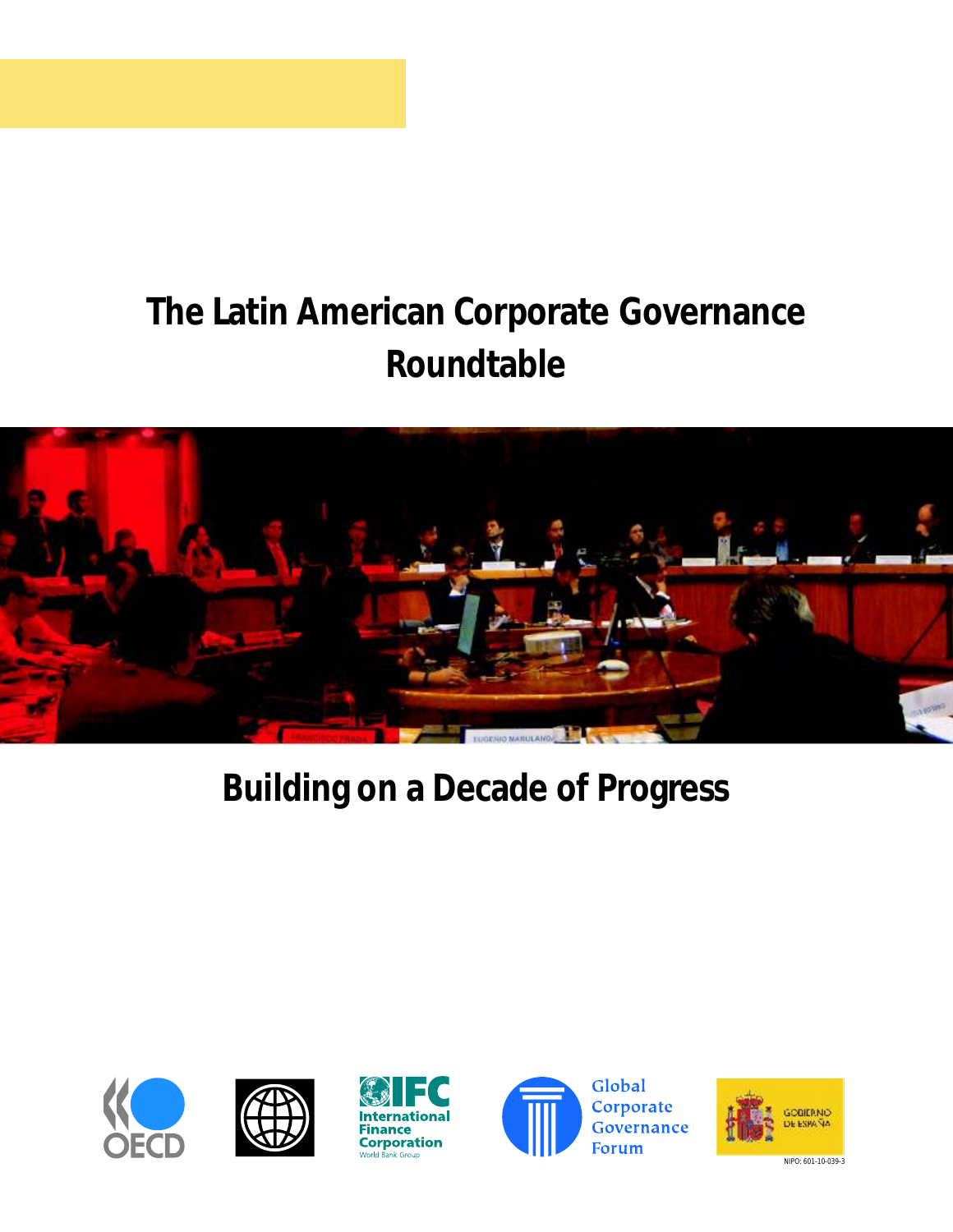**"The improvement of corporate governance practices is widely seen as one important element in strengthening the foundation for individual countries' long-term economic performance and in contributing to a strengthened international financial system. . . Implementing strong corporate governance is fundamentally a process, in which the government and the private sector join hands."**

**The 1999 Memorandum of Understanding between the World Bank and OECD, establishing the framework for the Latin American Roundtable among a series of Regional Corporate Governance Roundtables**

## Introduction



The Latin American Corporate Governance Roundtable plays a key role in supporting Latin American countries to advance on such priorities as:

- Enhancing institutional investor impact on corporate governance;
- Improving the effectiveness of boards;
- Strengthening enforcement;
- Developing corporate governance codes; and
- Promoting implementation of a range of good practices, through its support of local corporate governance institutes.

The 10-year anniversary of the establishment of the Roundtable provides a timely opportunity to take stock of what the Roundtable and the region as a whole have accomplished in terms of corporate governance. While the many reforms and improvements adopted in Latin American countries cannot be attributed to a single cause, it is clear that the Roundtable's discussions, reports and networks have provided strong input to, and support for, these processes.

Most certainly, the Roundtable will continue to provide policy-makers and market participants with an important regional forum to exchange experiences and best practices aimed at addressing ongoing corporate governance challenges.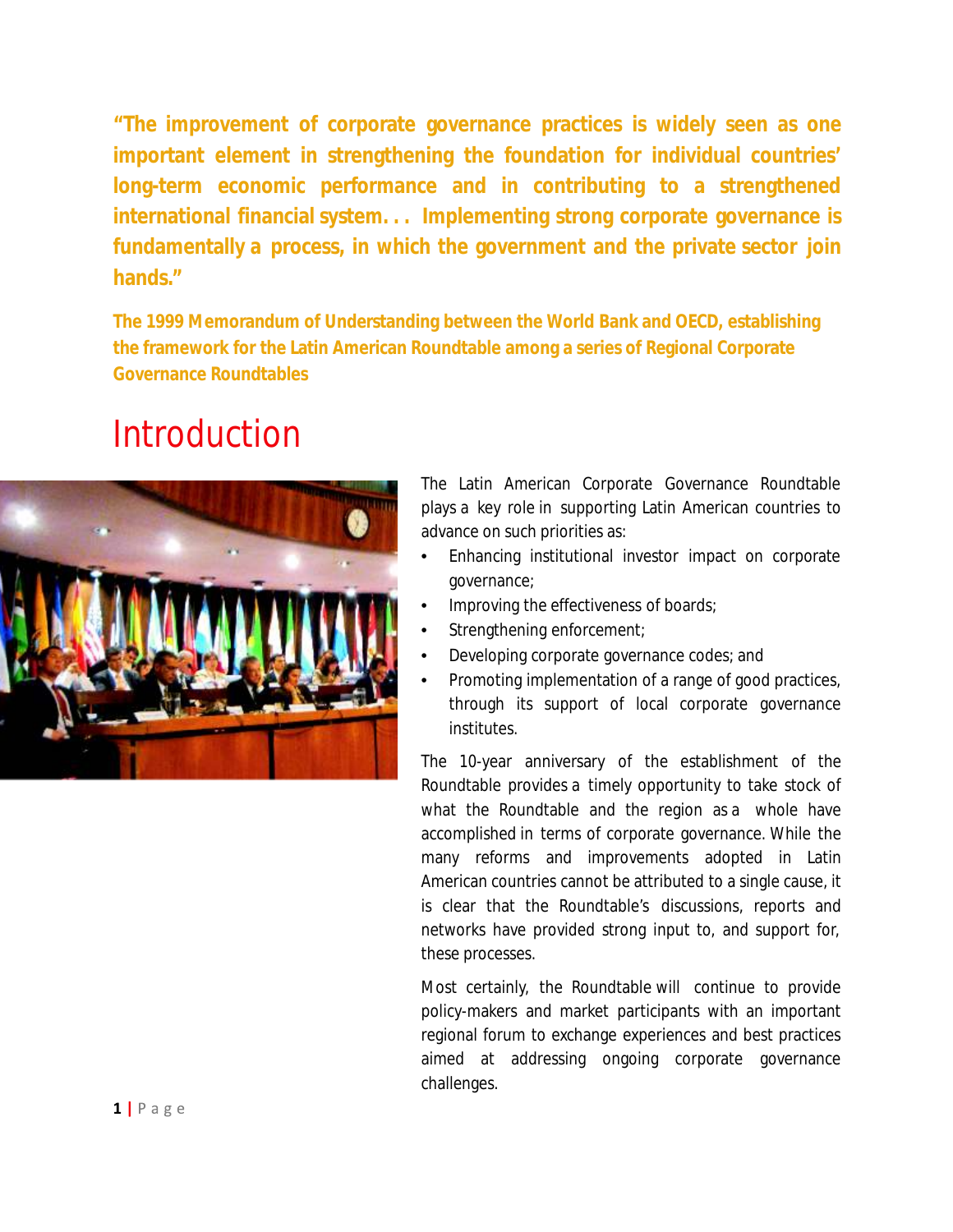## Roundtable structure and framework

The Roundtable first met in April 2000 in São Paulo, Brazil and has since met annually in different Latin American cities, including in Argentina, Brazil, Chile, Colombia, Mexico and Peru — comprising Latin America's most active capital markets. It convenes senior policymakers, regulators and market participants (securities regulators, stock exchanges, investors, companies, corporate governance institutes and other stakeholders) in a structured policy dialogue. The opportunity to exchange experiences and best practices helps to address the various corporate governance challenges faced by regulators and executives alike, lending special attention to local circumstances. Participants come from countries that are members of the Organisaton for Economic Co-operation and Development (OECD) and Latin American countries, and include representatives of Argentina, Bolivia, Brazil, Canada, Chile, Costa Rica, Colombia, Dominican Republic, Ecuador, Mexico, Panama, Peru, Spain, Sweden, Turkey, the United Kingdom, Uruguay, the United States, and Venezuela.

## United States 10%  $\blacktriangleright$  Mexico 19% Panama 2% Costa Rica 1% Venezuela 1% Colombia 8% < Ecuador 1%  $\triangleleft$ Brazil 13%  $\triangleleft$ Peru 6% < Chile 19% < ▶ Argentina 7% **International Organizations 7%** Spain 3% **UK 1%** Others 2%

**Country Participation (2008-2009)**

**"The Latin American Corporate Governance Roundtable has been a cornerstone to unleash and promote a wave of corporate governance reforms in the region. After 10 years working, we can say that the culture of governance of corporations has changed."**

Alvaro Clarke, former Head of SVS, Chile and active Roundtable participant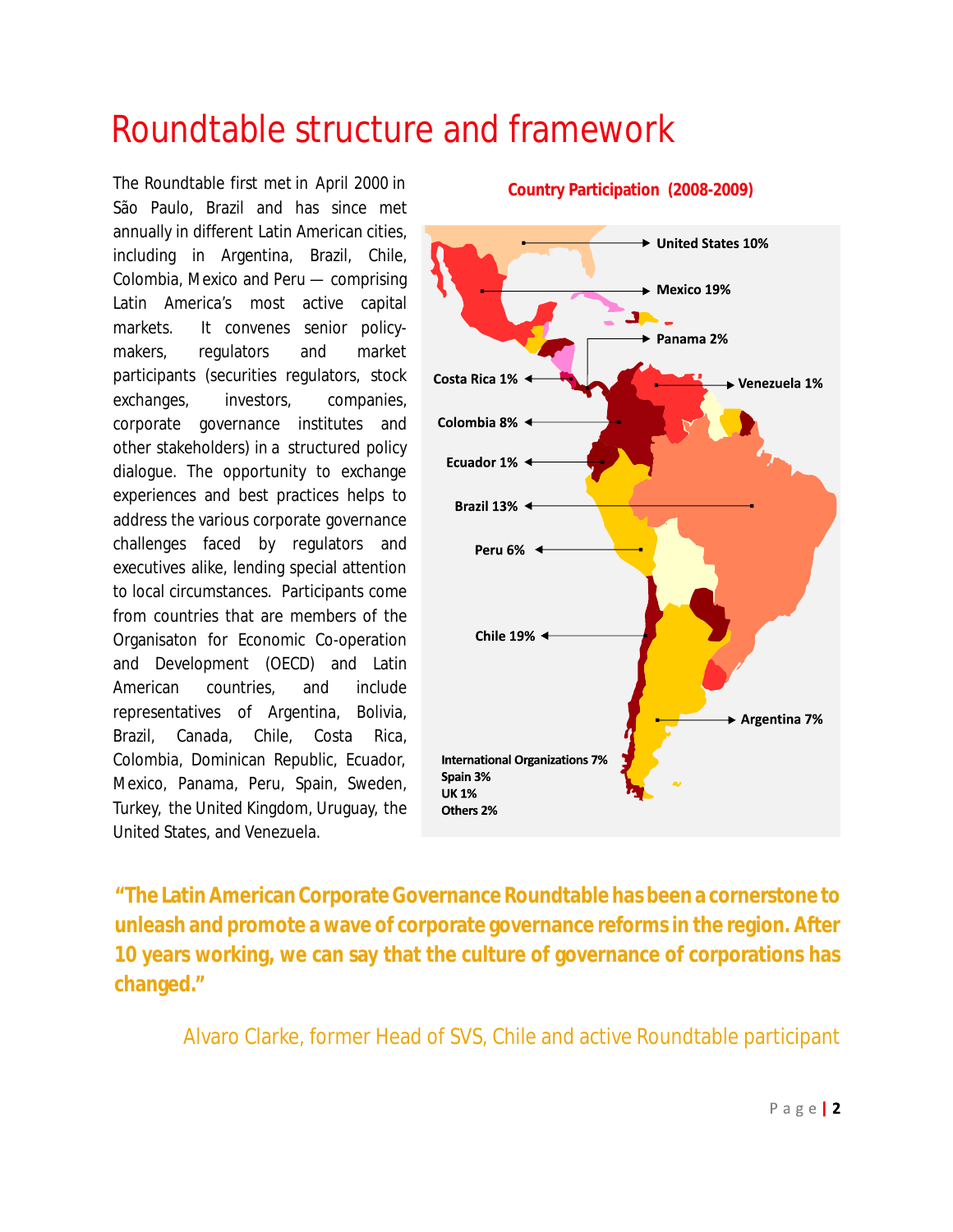**"As an active promoter of corporate governance in Mexico, the Latin American Corporate Governance Roundtable is the most influential active group outside of Mexico with influence in our country. The Roundtable has been crucial to the development and advance of modern practices of corporate governance in Mexico."**

**Sam Podolsky, Secretary General to the Competitiveness Council of Mexico City**



## The Roundtable history

The Latin American Roundtable on Corporate Governance was established by the Organisation for Economic Co-operation and Development (OECD) and the World Bank in 2000, and has enjoyed the continuous support of the International Finance Corporation (IFC) and the Global Corporate Governance Forum (GCGF), as well as funding support from the Government of Spain more recently. The Roundtable has used the **OECD Principles of Corporate Governance** – first issued in 1999 and endorsed by the Financial Stability Board as one of 12 key standards to support global financial stability -- as the initial reference to frame these discussions.

However, the Roundtable's subsequent efforts have been all about tailoring and adapting global recommendations to local circumstances, starting with the Roundtable's first initiative to build consensus around a set of recommendations and priorities adapted to the characteristics of the region, issued in 2003 as the **White Paper on Corporate Governance in Latin America**.

The White Paper has since become the main benchmark for the Roundtable's subsequent efforts to promote further corporate governance progress by delving more deeply into the priorities that the White Paper identified. The Latin American White Paper's conclusions also served as input to the 2004 revision of the **OECD Principles of Corporate Governance**.



## **THE OECD PRINCIPLES OF CORPORATE GOVERNANCE**

First issued in 1999, the OECD Principles have since become an international benchmark for policy makers, investors, corporations and other stakeholders worldwide. They have advanced the corporate governance agenda and provided specific guidance for legislative and regulatory initiatives in both OECD and non-OECD countries, supporting best practices on such issues as shareholder rights and responsibilities, disclosure of information and the exercise of board responsibilities. The Principles also serve as the basis for World Bank corporate governance country reviews, known as Reports on Observance of Standards and Codes (ROSCs). **Learn more at www.oecd.org/daf/corporateaffairs/principles/**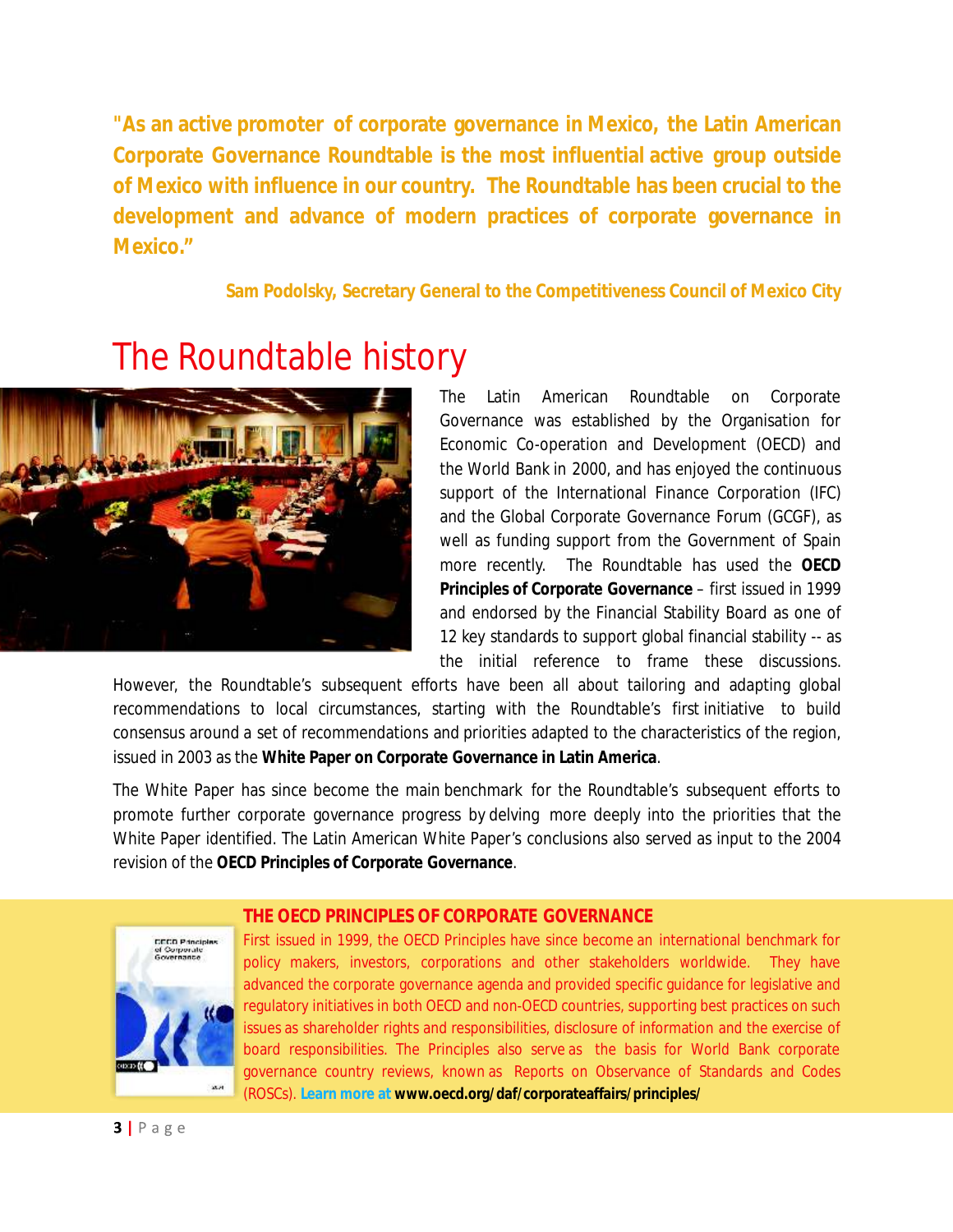The Roundtable has also provided a platform for a range of related initiatives, including:

- The Roundtable's Companies Circle, launched in 2005 to support company implementation of best corporate governance practices;
- A regional network of corporate governance institutes, which has met back-to-back with the Roundtable on several occasions, developing more recently with the support of the Global Corporate Governance Forum into an independent network; and
- Task forces dealing with enforcement (2004 and 2010); the role of institutional investors (2007- 2009); and reviews or surveys of corporate governance progress in each country (2005, 2006, 2009).

## Supporting institutions

A look at the range of institutions and associations that have provided leverage to OECD/IFC/World Bank/GCGF efforts (by acting as cohosts/sponsors of the Roundtable) provides a compelling picture of the local interest Roundtable meetings have generated. Invariably, the securities regulator in each of the host countries has supported the Roundtable. Similarly, stock exchanges and corporate governance institutes have also been faithful supporters.





Corporate Governance Institutes, whose role is highlighted on pages 10-11, and business associations such as the Business Co-ordinating Council in Mexico (CCE), the Federation of Chilean Industry (SOFOFA), the Peruvian National Confederation of Private Business Associations, the Argentinean Chamber of Public Companies (CAMSOCANON), and the Colombian Confederation of Chambers of Commerce (Confecamaras) have also been important supporters of the Roundtable.

**"The Roundtable meetings have raised overall awareness of corporate governance issues, particularly among Brazilian companies. The OECD presence has given the subject a much needed credential, setting it apart from previous perceptions of mere 'wish lists' from investors."**

Mauro Rodrigues da Cunha, CFA, CIO, Equities, Opus Gestão de Recursos, Brazil



Page |  $4$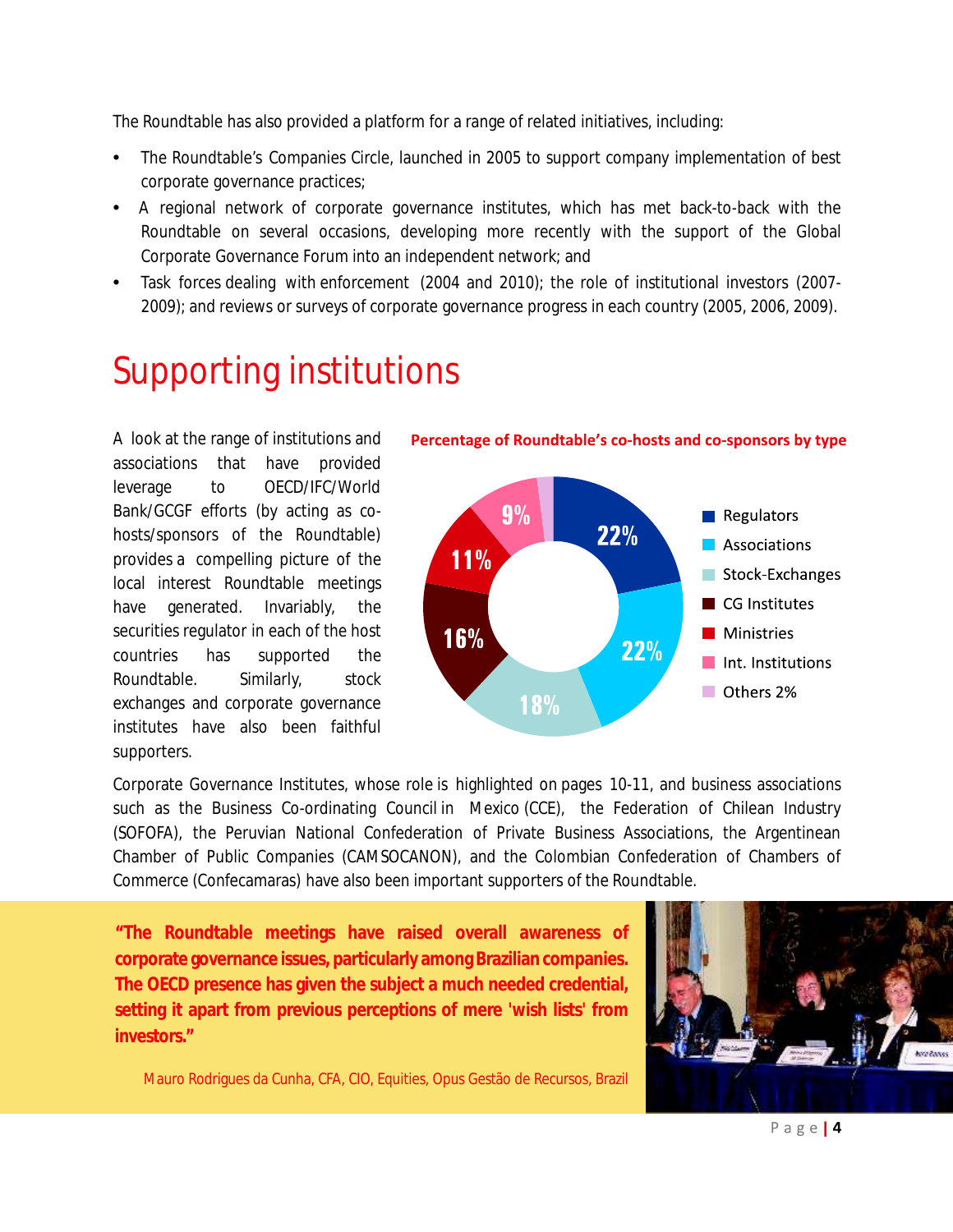## **Main Topics that the Roundtable addressed since the start of its second phase**

- Strengthening of enforcement (2004- 05 & 2009-10);
- Improving board effectiveness (2005 & 2009-10);
- Enhancing the role of institutional investors (2006-10), leading to policy and best practice recommendations contained in the *White Paper on Strengthening the Role of Institutional Investors in Latin American CG*;
- Promising stock exchange CG initiatives (2006, 2008 & 2010);
- Experiences with use of CG codes (2007- 09);
- Country progress reports on reforms and implementation (2005-06 & 2009);
- Lessons learned from the 2008-09 global financial crisis;
- Corporate governance of state-owned enterprises (2005 & 2009), non-listed companies (2006), and financial institutions (2009).

Since the Mexico (2008) Roundtable, meetings have also approached topical and emerging new issues such as "Corporate governance priorities and lessons following the financial crisis." In this vein, the Roundtable has targeted three additional issues (board evaluations, corporate governance of non-listed companies and corporate governance implications of social and environmental responsibility) for its Rio 2010 meeting.

# The evolution of the Roundtable

The Roundtable has essentially been through two main phases in its evolution:

**- a first phase focused on raising awareness and building consensus (the "awareness-raising and consensus-building" phase) on White Paper recommendations,** covering its first four meetings in 2000-2003 (in Brazil, Argentina, Mexico and Chile); and

**- a second phase (the "monitoring and implementation phase")** focused on encouraging the implementation of White Paper recommendations and on the more detailed consideration of selected priority issues.

#### **Last 10 years' topics sized appropriately to highlight their frequency at the Roundtable:**

Enforcement Cther Stakeholders Non-Listed Companies State-owned Enterprises Shareholders<br>Boards Shareholders General developments **Stock Exchanges** General CG **CG Codes** 

This second phase also featured the 2005 launching of the Roundtable's Companies Circle, a group of leading Latin American companies committed to sharing their corporate governance experiences and perspectives, both with the Roundtable and, more widely with all those interested in benefitting from such knowledge. Circle members have also spoken to hundreds of companies at 30 awareness-raising events during its five years (see page 12).

#### **THE ROUNDTABLE'S IMPACT IN LATIN AMERICA**

The corporate governance landscape in Latin America has evolved considerably over the last decade, and recognition of the benefits of good corporate governance is no longer a new phenomenon in the region. The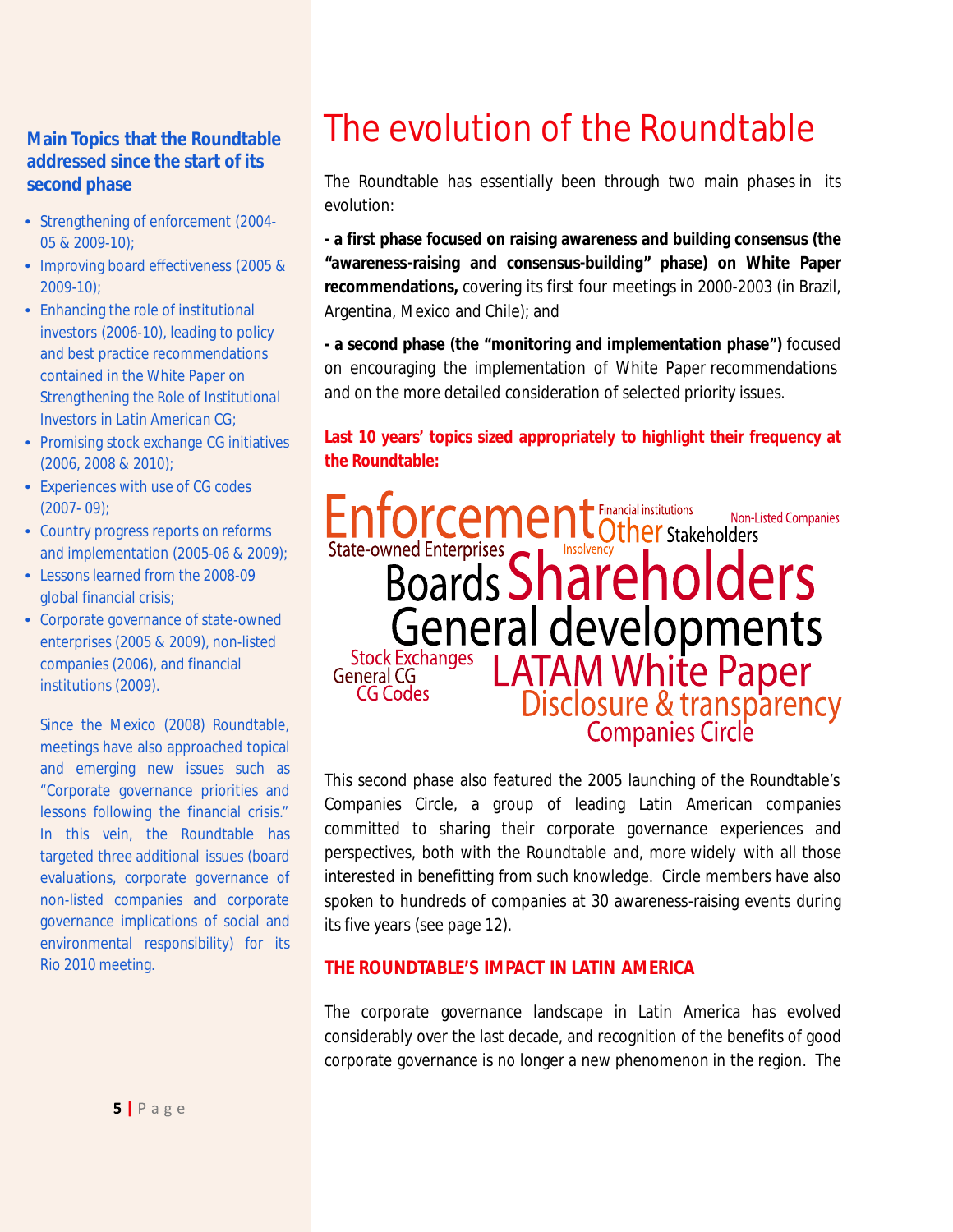annual Roundtable meetings have shown that there is an active constituency among regulators, stock exchanges, the private sector, non-governmental institutions and others who understand the value of better governance and who work actively to promote improvements through both the legal framework and private sector initiatives.

The OECD, IFC, GCGF, and World Bank's joint efforts with regional and local partners to improve corporate governance, in Latin America and globally, have led to real progress at both policy and company levels. This has included extensive legal and regulatory reforms, the development of country codes of best practices and corporate governance indexes, the creation of advocacy and support institutions, the pioneering efforts to improve corporate governance of the Novo Mercado in Brazil, and heightened attention to corporate governance by many market participants.



"10 Mesa-Redonda de Governança Corporativa Latino-Americana" – Publication from Revista Capital Aberto Ano 2 / Número 13 – 7.000 copies Launch date: December 22 2009

It is not intended to claim that the Roundtable brought about all these changes, as actual reforms are dependent above all on local political will and local champions of reform, but nevertheless many of these local reform champions are active participants in the Roundtable, and their efforts have clearly been informed through their participation in the Roundtable and with the support of the networks that have been established by the Roundtable. It is important to note that especially during the first years of the Roundtable, various Latin American countries underwent major corporate governance reforms and that many active members of the Roundtable played an important role in such processes. While further legal reforms have occurred since then, recent activity has focused more heavily on voluntary and private sector initiatives.

#### **10 years of Roundtable and Companies Circle's meetings and key events**

#### **2000**

Roundtable: Sao Paulo, Brazil.

**2001**

Roundtable: Buenos Aires, Argentina.

**2002**

Roundtable: México City, México.

**2003**

Roundtable: Santiago, Chile.

**2004**

Roundtable: Rio de Janeiro, Brazil.

#### **2005**

Roundtable: Lima, Peru. Companies Circle's 1<sup>st</sup> meeting (Inauguration): Sao Paulo, Brazil. Companies Circle's 2<sup>nd</sup> meeting (membership expansion): Sao Paulo, Brazil.

#### **2006**

Roundtable: Buenos Aires, Argentina. Companies Circle's 3<sup>rd</sup> meeting (Circle Investor dialogue): Buenos Aires, Argentina Companies Circle's 4<sup>th</sup> meeting (Case Studies 2<sup>nd</sup> Edition): Sao Paulo, Brazil.

#### **2007**

Roundtable: Medellin, Colombia. Companies Circle's 5<sup>th</sup> meeting (membership expansion): Medellin, Colombia.

#### **2008**

Roundtable: Mexico City, Mexico. Companies Circle's 6<sup>th</sup> meeting (Institutional Investors dialogue): México City, México.

#### **2009**

#### Roundtable: Santiago, Chile.

Companies Circle's 7<sup>th</sup> meeting (Launch of the practical Guide and creation of Informal working groups on Boards and Annual General Meetings): New York, USA.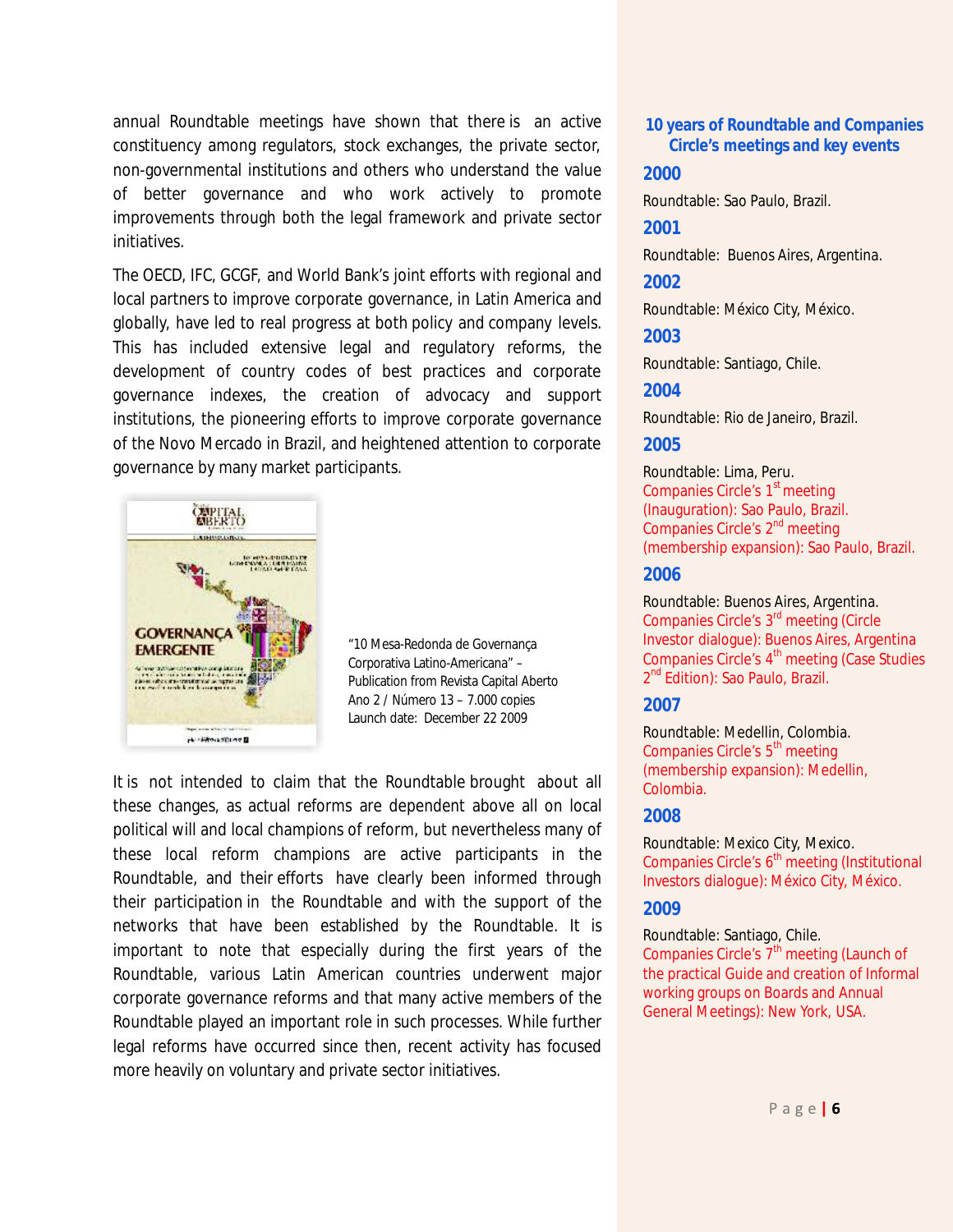

#### **KEY TOPICS DISCUSSED AT THE ROUNDTABLE**

The topics discussed at the Roundtable during the last decade have reflected the interests and challenges of the different constituencies represented. They have played a crucial role in setting the agenda and priorities for discussion which has been fundamental to the success and the continued relevance of the Roundtable meeting. A sampling of some of the significant changes that the

Roundtable has supported over the last 10 years follows:

## *Shareholders*

Many jurisdictions have taken steps to strengthen shareholders' participation in governance issues. This is particularly important in the context of the growing importance of pension funds as shareholders in the region. The Roundtable has been discussing shareholders' involvement since its second meeting in 2001 and opted more recently to delve even more deeply into the issue.

The approaches taken to promote active ownership differ from country to country, but most of the bigger

**Shareholders' participation is particularly relevant in the wake of the 2008-2009 financial crisis, as a recent OECD report entitled** *Corporate Governance and the Financial Crisis: Conclusions and emerging good practices to enhance implementation of the Principles* **singled out the lack of exercise of shareholder rights as one of the key failings contributing to the crisis. Learn more at www.oecd.org/daf/corporate**

markets in the region expressly encourage more informed participation from institutional investors to enhance corporate governance practices in the companies in which they invest.

The Roundtable will launch in 2010 the **White Paper on Strengthening the Role of Institutional Investors in Latin American Corporate Governance**, the product of discussions at Roundtable meetings starting in Buenos Aires (2006) and Medellin (2007), and continuing in Mexico City (2008) and Santiago (2009).

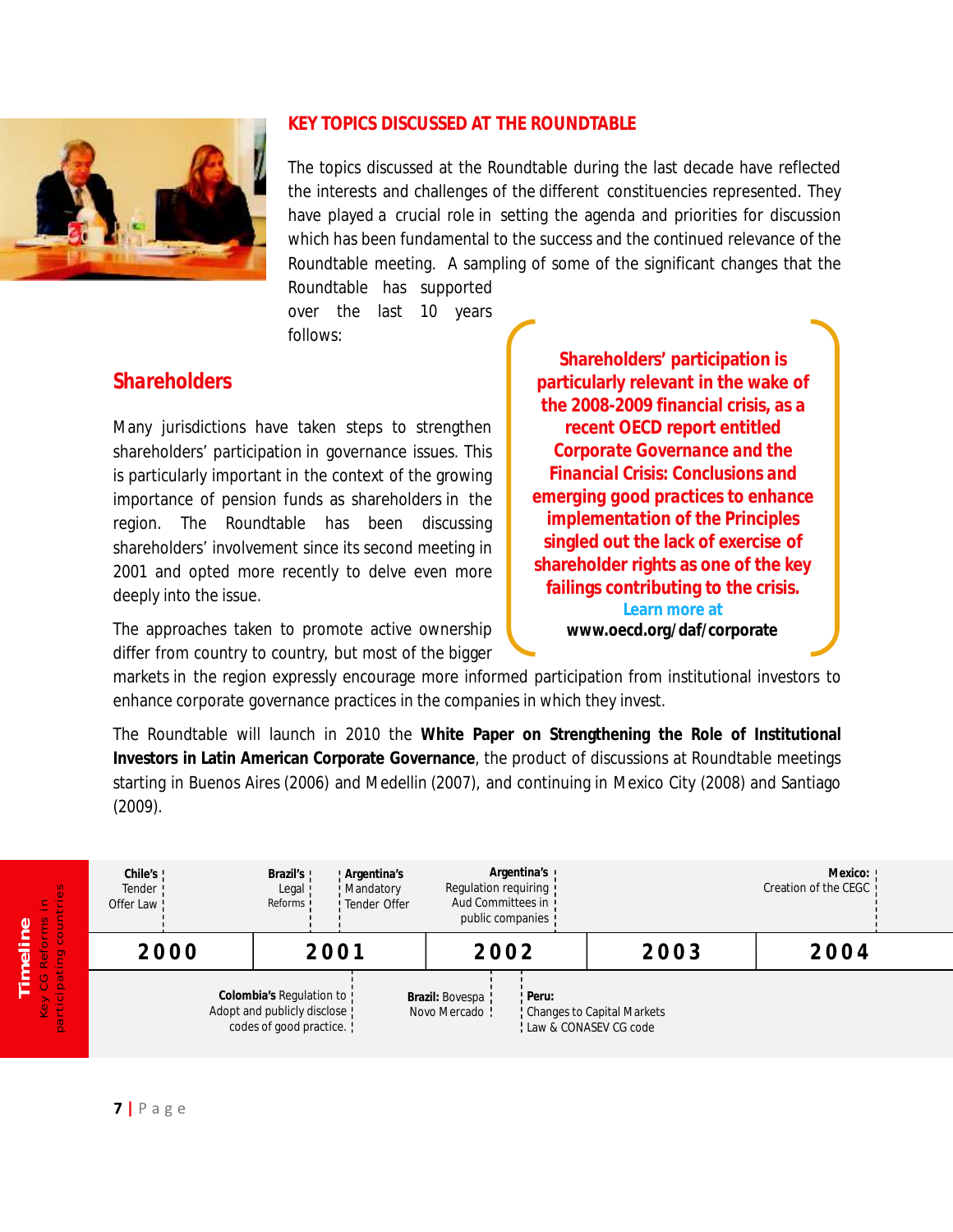**"The Roundtable and the Companies Circle's role in raising awareness, both within the public and private sector, has been fundamental to the development of good corporate governance practices in Peru. It has influenced changes in the regulation of the Pension Fund Administrators (PFA) which now promote investment in companies that follow good corporate governance practice, and mandate the PFAs to be active in voting at shareholders meetings."**



**Carlos Eyzaguirre former president of CONASEV and active Roundtable participant**

### *Boards*

Effective boards of directors are a key component of good corporate governance, and the Roundtable has long understood the necessity to foster the discussion about strengthening the effectiveness of boards. The topic was explored and discussed since the first Roundtable meetings and was a key priority for reform identified by the White Paper on Corporate Governance in Latin America. The last decade has seen notable improvement in laws related to the functioning of boards, with several countries introducing mandatory audit committees to support the work of the board (Argentina 2002, Colombia 2006, and Mexico 2005).

In jurisdictions with highly concentrated ownership, the risk of expropriation of minority shareholders may be heightened. It is therefore essential for boards to have skilled directors who are able to exercise "objective, independent judgement." To achieve such an outcome, definitions of independence need to ensure that they mean independence not only from management but also from controlling shareholders. Such independence, when combined with other important requirements —including

| Chile: Colombia's<br>Creation of the ! Securities<br>CGC&DM     Market Law | comes into force                                              | Regulation to !<br>improve Public ! the IGC-P<br>Tender & De-listing !                                                       | Peru's ! Panama:<br>Creation of | Costa Rica's<br>i CG Code |                                                                                                                                   | Costa Rica: !<br>Creation of !<br>$IGC-CR$ |                                                | IGCLA's<br>First !<br>meeting | comes into force: | Chile's Securities   Brazil, Chile &<br>Market Law   Mexico: IFRS for<br>listed companies                                                                             |               |
|----------------------------------------------------------------------------|---------------------------------------------------------------|------------------------------------------------------------------------------------------------------------------------------|---------------------------------|---------------------------|-----------------------------------------------------------------------------------------------------------------------------------|--------------------------------------------|------------------------------------------------|-------------------------------|-------------------|-----------------------------------------------------------------------------------------------------------------------------------------------------------------------|---------------|
| 2005                                                                       |                                                               | 2006                                                                                                                         |                                 | 2007                      |                                                                                                                                   | 2008                                       |                                                | 2009                          |                   | 2010                                                                                                                                                                  | 3<br>$\sigma$ |
|                                                                            | Peru's Listed<br>i companies to<br>i report<br>i against Code | Colombia: <i>i</i> Mexico's<br>Amendments to <i>i</i> Securities Market<br>Securities   Law comes into<br>Market Law i force |                                 |                           | Colombia's   Argentina: Listed<br>Código País! : companies to report : launches<br>(CG code) ! against Comply or<br>Lexplain code |                                            | <i>i</i> Peru's BVL<br>! Index of<br>I Good CG |                               |                   | Mexico: Pension i Brazil: Regulation to<br>Funds allowed to infacilitate shareholder<br>invest in equity & participation &<br>revised code <i>i</i> revised IBGC code | $\sigma$      |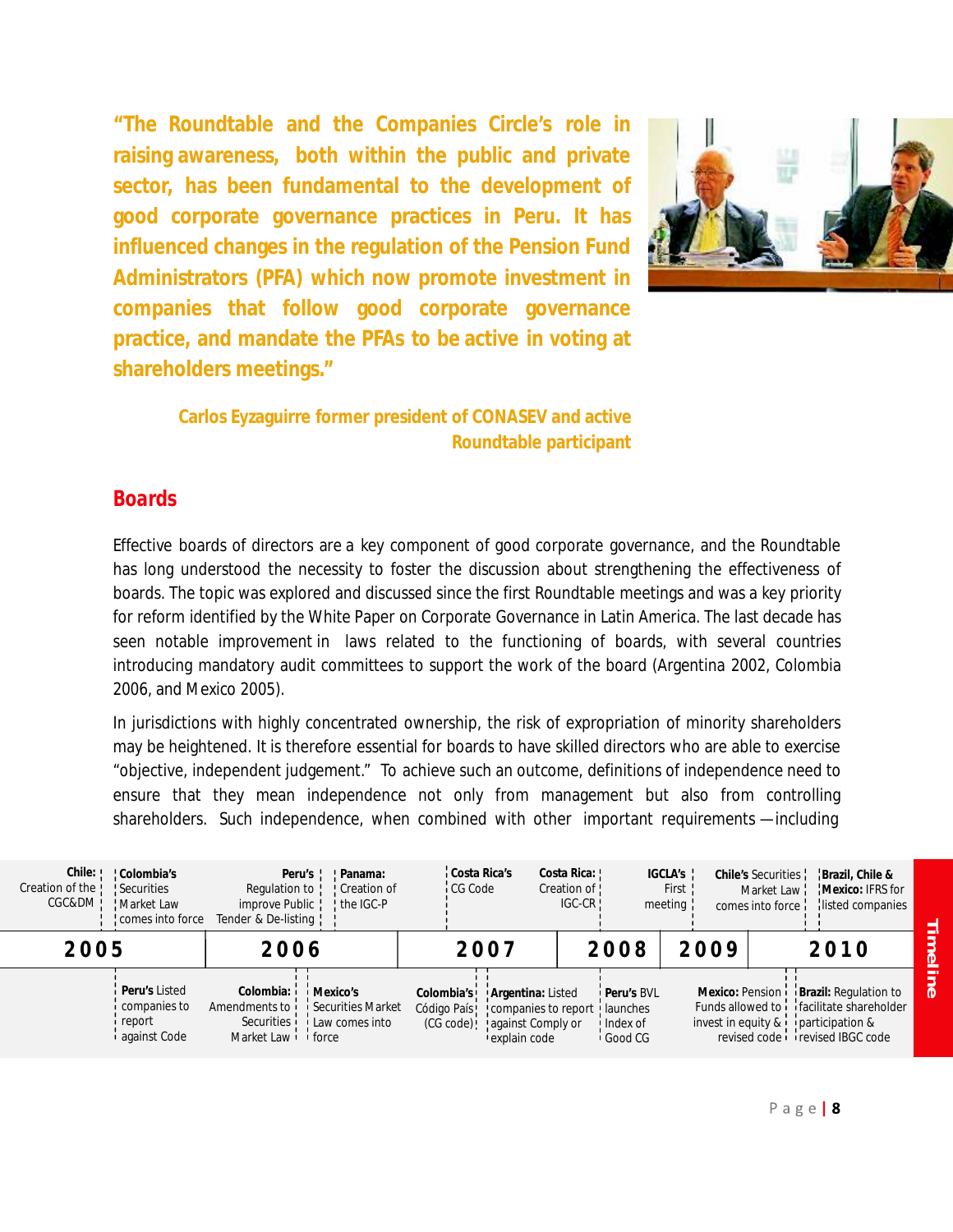

directors' accountability to act in the best interests of the company as a whole and of all shareholders—adds value and increases market confidence. Many countries have incorporated definitions of independence, and mandated that audit committees have a majority of independent members and are chaired by an independent director.

Currently, the OECD/GCGF, with support from the eStandards Forum, are working on a project with Corporate Governance Institutes in Argentina, Brazil, Chile, Colombia, Mexico, Panama and Peru to review the functioning of boards, focusing on listed companies. Through a mapping of laws, regulations, voluntary codes, listing requirements and current practices on selected board-related issues, the Roundtable will identify issues and priorities for further follow-up action to promote better boards.

**"The Latin American Corporate Governance Roundtable has helped us understand the global perception and needs of institutional investors, regulators and professionals regarding the level of quality and commitment of boards and shareholders of Mexican companies. These facts in turn have oriented our strategy and objectives to better contribute to excellence in corporate governance in our country."**

**Jorge Fabre, CEO Center for Excellence in Corporate Governance of Mexico**

## *Enforcement*

Discussions on enforcement of corporate governance-related regulations have also appeared prominently on the Roundtable agenda. Since its onset, the Roundtable identified the importance of enforcement measures, recognizing the limits to what legal reforms can achieve.

Strengthening enforcement against shareholders or companies that violate corporate governancerelated requirements is seen as a major priority in the region, since the slowness of the judicial system discourages injured parties from seeking redress through courts. In the region, the regulator, as opposed to the courts, is often the most effective resort for shareholders who believe themselves to be victims of unfair treatment.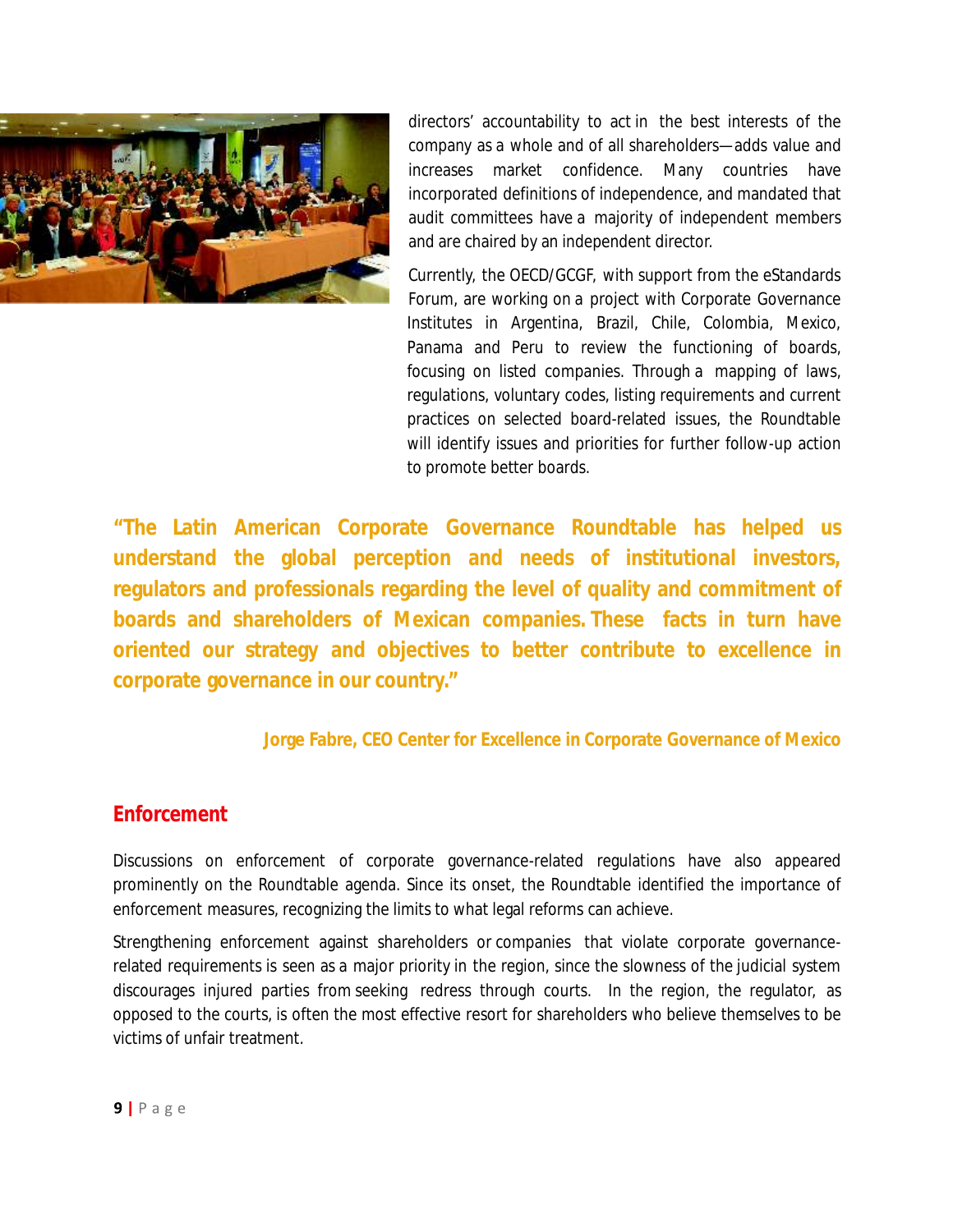A recent analysis on enforcement, conducted for the Roundtable and presented in Chile (2009), provided some useful insights into the progress made in this area in the last 5 years, when compared to the 2004 Roundtable's enforcement survey. It also shows that regulators' budgets have experienced sizable increases over the last few years. The number of staff per regulator reflected a considerable growth as well, which is a reflection of the rising importance of the enforcement issue in the region.





## *Corporate Governance Codes*

Another topic which has been the subject of considerable discussion is the existence, usefulness, and shortcomings of corporate governance codes in the region. These codes existed only in Brazil and Mexico prior to the start of the Roundtable in 2000. Since then, most countries in the region have issued a code, either by the regulatory body, by a business-affiliated institution, or by a not-for-profit corporate governance institute, and many of these have undergone repeated revisions to enhance their utility and relevance. A Roundtable survey on codes presented at the 2007 Roundtable meeting found that the elaboration of voluntary codes has different objectives, target audiences, and active players.

As codes and their associated disclosure requirements have been steadily evolving over this period, the Roundtable has provided a useful platform for reporting on the benefits and challenges related to making codes a useful tool for the market.

## *Corporate Governance Institutes (CGIs)*

This fairly new player in the corporate governance landscape of Latin America has undertaken important initiatives in the promotion of good corporate governance, including public awareness-raising, standard-setting, training of corporate directors, and development of mechanisms to help markets assess the quality of governance of securities issuers more effectively.

**"The creation of the Costa Rican Voluntary Code of Best Practices on Corporate Governance as well as the creation of the Instituto de Gobierno Corporativo - Costa Rica are a direct result of the influence of the Companies Circle. "**

**Roberto Truque, former CFO of Atlas, a former member of the Companies Circle**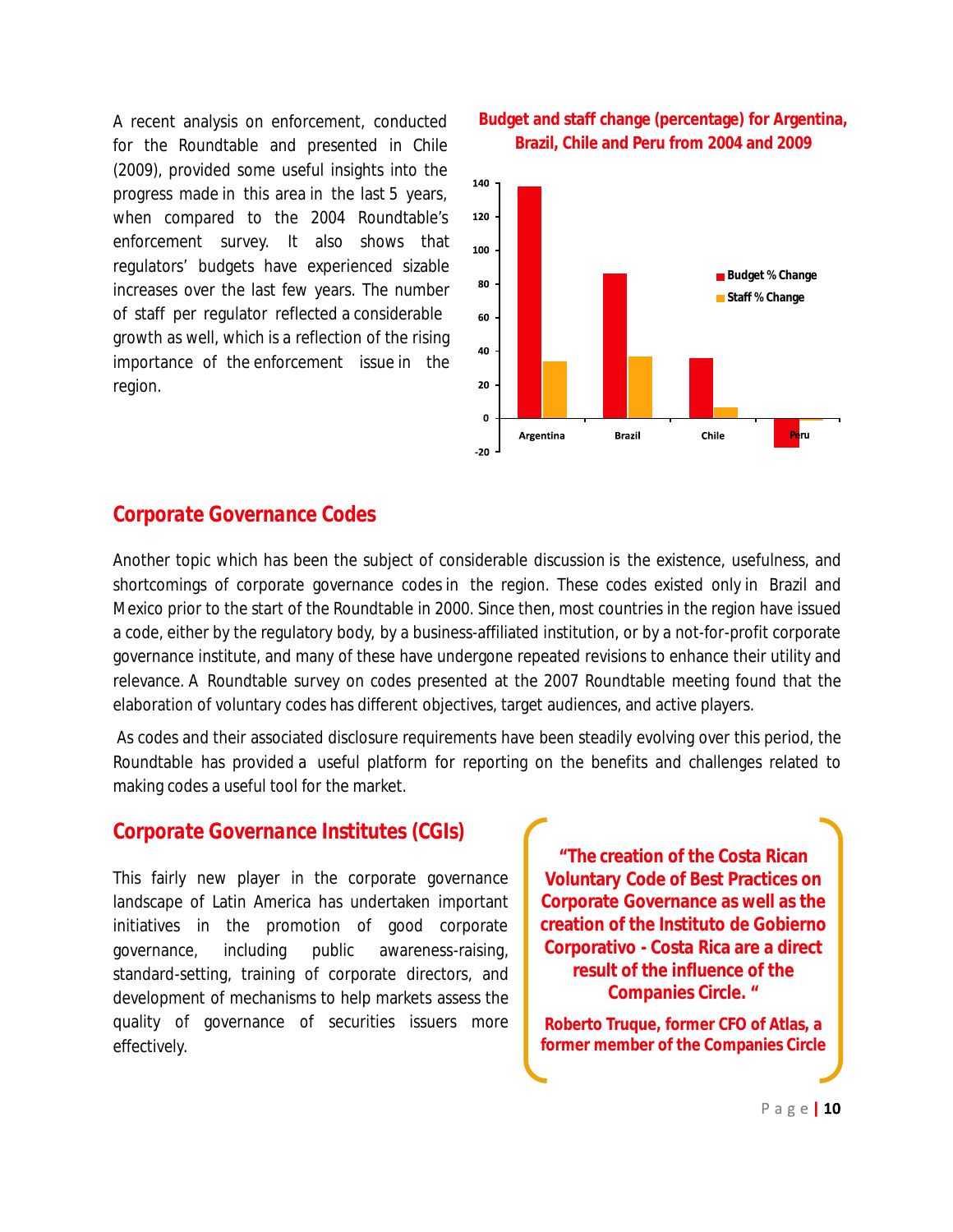

CGIs have played an important role at Roundtable meetings, not only by co-sponsoring the meetings, but also by providing high quality input into the discussions. In turn, they have benefitted from the network provided by the Roundtable and from the exchange of ideas and experiences as well. The Roundtable enables the institutes to enter directly into wider regional discussions on the corporate governance policy framework as well as on practices proposed for consideration by regulators and other policy-makers who attend the meetings every year.

The CGIs' growing capacity for undertaking initiatives as well as their increasing influence on corporate governance practices in the region has brought into the light the important synergies between the Roundtable and CGIs. Simultaneously, the GCGF's support and focus on building the capacity of the CGIs helps to support their longer-term sustainability and impact on practices in their countries. More recently, the GCGF and OECD began a more focused initiative with CGIs, by inviting them to share expertise, training materials, and business strategies with each other. This meeting led to the

organization and establishment of a more sustainable network of institutes with a Secretariat sponsored by the GCGF: the IGCLA.net (Institutos de Gobierno Corporativo de Latino América). The institutes will reconvene for a third meeting back-to-back with the next Roundtable meeting scheduled to take place in Rio de Janeiro in October 2010.



## *Collaborating with other drivers of Corporate Governance in the region*

During the last decade, the Roundtable meeting has also served as a forum for different global and regional institutions such as the World Bank, the Economic Commission for Latin American and the Caribbean (ECLAC), the Inter-American Development Bank (IADB), the Andean Development Corporation (CAF), and the Center for International Private Enterprise (CIPE) to disseminate their work in the corporate governance field.

In the two most recent Roundtable meetings, the Latin American Venture Capital Association presented its recently launched Corporate Governance Toolkit directed at privately-owned companies. The purpose of this web-based, interactive tool is to support business owners and fund managers in assessing weaknesses and charting a path for improvements.

Another recent example is the 2009 Roundtable meeting, which featured a presentation on recent work by ECLAC and CAF on corporate governance and the development of capital markets in Latin America, a publication the OECD contributed to with comments.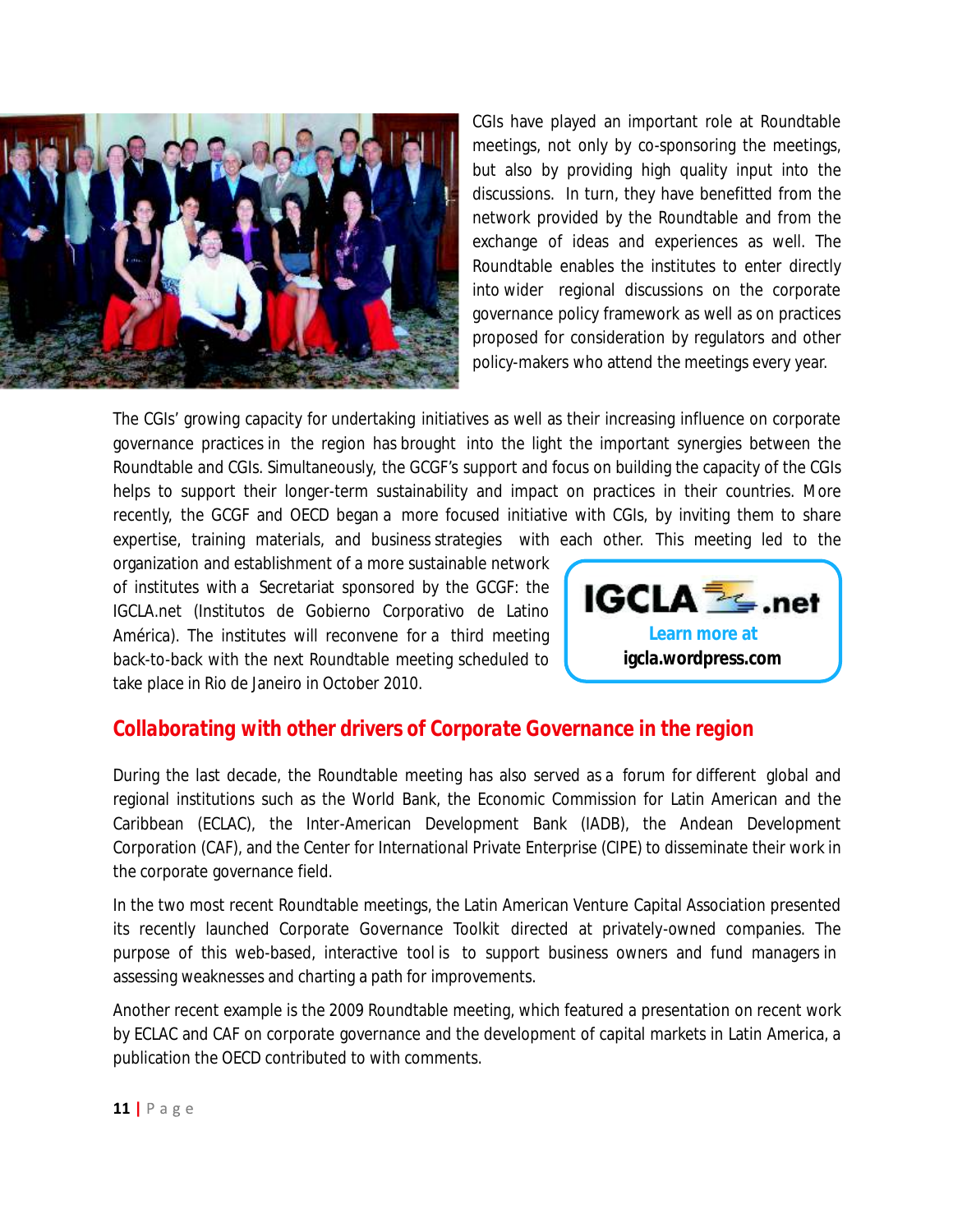# The Latin American Companies Circle



#### **ABOUT THE CIRCLE**

The Companies Circle was established in 2005 by the IFC and the OECD at the request of the Latin American Roundtable on Corporate Governance and has since enjoyed continued funding and support from the GCGF. It currently comprises a group of 13 Latin American firms with demonstrated leadership in enacting and advocating governance improvements in the region. The members of the Companies Circle are firms whose securities are listed on local and international exchanges, and who have a significant presence and strong reputation in their capital markets.

The Companies Circle was launched initially with eight companies from three Latin American countries: Buenaventura (Peru), Argos (Colombia), CCR, CPFL, Natura, Net, Suzano and Ultrapar (Brazil). Members joining more recently include: Ferreyros (Peru), ISA (Colombia), Embraer, Marcopolo (Brazil), and Homex (Mexico). Plans are underway to increase its membership to about 20 companies including members from new countries, different sectors of activity (among other criteria), and some non-listed companies, which will add diversity to the group.

### **The Companies Circle has three main objectives:**

- To be the voice of the corporate world in the Latin American Corporate Governance Roundtable;
- To discuss within the Circle, in a frank and open manner, best practices, challenges and motivations; and
- To share its experience and spread the advantages of adopting good corporate governance practices among a greater number of Latin American companies

## **"Being part of the Circle has allowed us**

**to have a forum for reflection and discussion with other companies in the region, companies that might have different characteristics to ours, but that share the same belief in the benefits of good corporate governance to the development of companies. It has also allowed us to become ambassadors of corporate governance in Colombia."**

**Maria Uriza, Director of Enterprise Affairs, Argos.**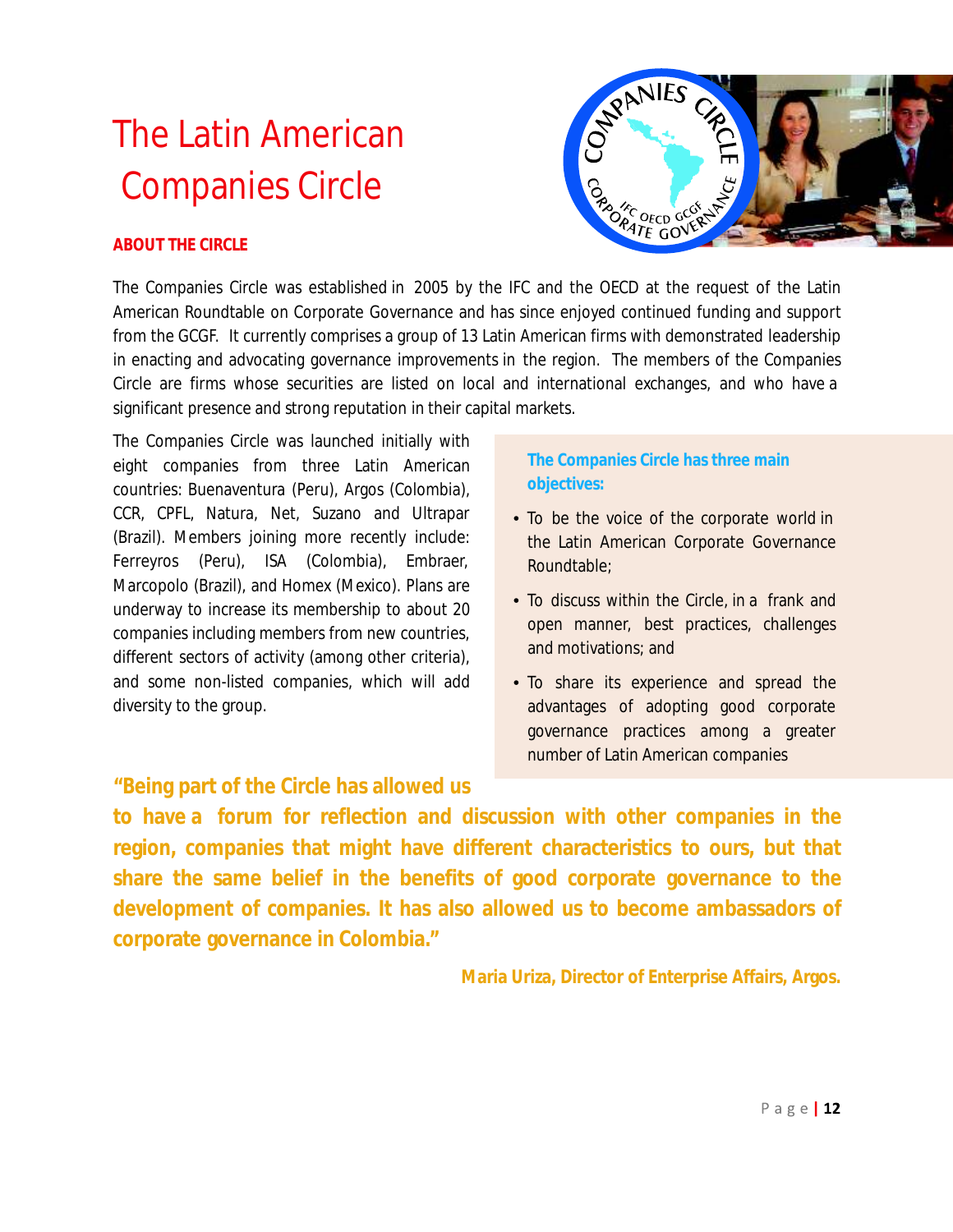

**"In a small market like Peru, it is difficult to persuade Companies to invest in corporate governance improvements to create value for shareholders. With Companies Circle activities, we have been able to demonstrate, with evidence, the benefits of doing it."**

#### **Roque Benavides, CEO Buenaventura**

Today, the Companies Circle does more than share experience; it works to be recognised as a knowledgeable, experienced, and active think-tank on corporate governance practices in Latin America. In only five years, it has built a reputation as one of the most vibrant and effective advocates for corporate governance improvements across the region.

The Companies Circle members meet annually to share experiences and discuss best practices among themselves, generally a day prior to the meeting of the Latin American Corporate Governance Roundtable. Recently, the Circle members decided to launch two informal working groups on "board practices" and "annual general meetings," with the intention of reporting back their findings to the group. Such work also supplements the work being carried out at the Roundtable. These back-to-back meetings provide an opportunity to obtain focused company input to Roundtable initiatives, such as recent work on corporate governance codes and institutional investors.

Furthermore, since the creation of the group, Companies Circle members have acted as ambassadors of good corporate governance practices across the region, participating in over 30 events designed to promote good governance in the region (including the presentation of Companies Circle material).



**This publication is available in English, Spanish and Portuguese.**

### **PRACTICAL GUIDE TO CORPORATE GOVERNANCE: EXPERIENCES FROM THE LATIN AMERICAN COMPANIES CIRCLE**

In 2009, the Companies Circle launched the **Practical Guide to Corporate Governance**. This ground-breaking publication is a step-by-step guide, providing access to the experiences and knowledge of key actors in the implementation of governance reform in Latin America. Moreover, this publication features a chapter showing the "bottom line" of governance, providing a series of quantitative results useful for evaluating the benefits of corporate governance across a broad range of indicators. The qualitative and quantitative results shown in this publication are particularly timely, coming during a period when many companies were struggling with a sharp economic downturn due to the 2008-2009 economic crisis. Launch events were organized in 2009-2010 in Rio de Janeiro, Lima, Mexico City, Bogota and New York, where hundreds of copies were distributed to representatives of companies and other stakeholders involved in supporting corporate governance in their local markets.

**Download at www.oecd.org/daf/companiescircle**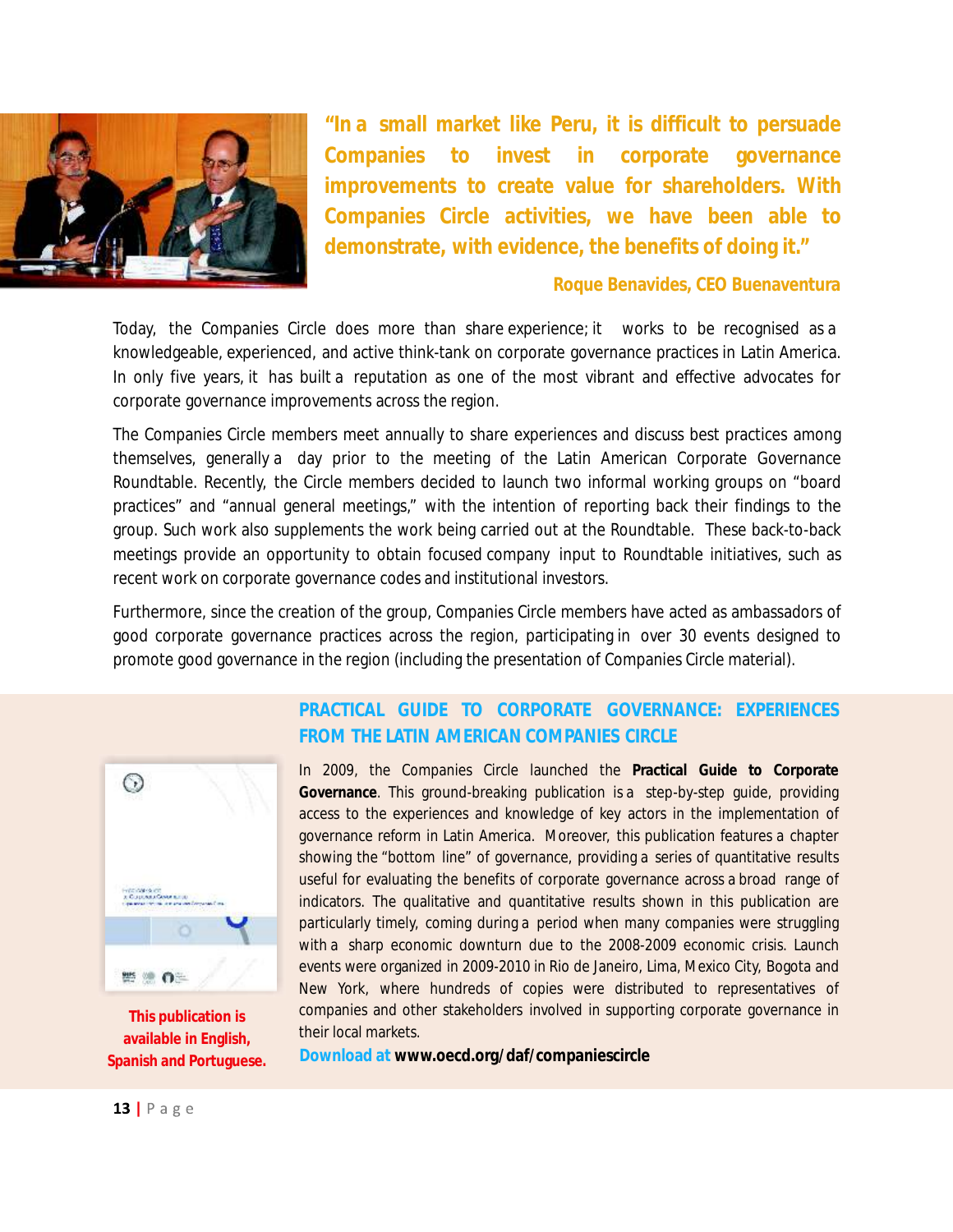**"The Companies Circle of the Latin American Corporate Governance Roundtable has served as a powerful vehicle for committed companies to align with best corporate governance practices and to share and learn from other companies' experiences and insights to become a company that embraces good corporate governance practices."**

**Javier Romero, Homex**

## The Roundtable's future

The Roundtable remains committed to promoting and fostering corporate governance improvements through public-private sector dialogue in the region. Much remains to be done to address priorities identified in the Roundtable's White Paper, including on voting rights; changes in corporate control; ensuring the integrity of financial reporting and improving the disclosure of related party transactions; developing effective boards; and improving the quality, effectiveness and predictability of the legal and regulatory framework. Moreover, as the 2008-09 financial crisis demonstrated, the understanding of corporate governance issues and challenges is continuously evolving and requires ongoing attention and policy and regulatory adjustments in light of changing market circumstances, and to new issues as they emerge. Therefore, there will remain an important need for the Roundtable to continue providing a forum to analyse and explore corporate governance challenges and to develop recommendations and solutions to address those challenges.

**"Since 2003, specific results were possible thanks to the awareness the Roundtable meetings raised as then-Chairman of the Panama Securities Commission. The Roundtable influenced everything: our best practices, the regulations that we passed, and important initiatives for the private sector such as the creation of an Institute on Corporate Governance (IGC). Most importantly, the opportunity to meet and exchange experiences with key players and institutions such as the GCGF. That very fortunate encounter helped us to successfully implement on the ground our specific initiatives such as the IGC, and provided the much needed international support in order to build local consensus for change."**

Dr. Carlos Barsallo, Former Chairman, Panamanian Securities Commission, GCGF Private Sector Advisory Group member

**"[The Roundtable] has helped us in our work to incorporate corporate governance in the culture of doing business in an environment of family enterprises."**

Mario Sanchez Ruiz, Chairman of the Business Coordinating Council, Mexico

## **BUILDING A STATE -OWNED ENTERPRISES NETWORK**

Building upon its global reputation as a standard-setter on corporate governance the OECD plans to work with a range of partners to launch a Latin American Network on Corporate Governance of State-Owned Enterprises (SOEs) in 2010-2011. The objective of the Network will be to enhance the governance of SOEs in the region through an ongoing exchange of experience and knowledge on SOE governance policies, practices and reforms. The Latin American SOE Network will be an integral part of wider activities to support better corporate governance, including feeding into the work of the Latin American Roundtable on Corporate Governance.